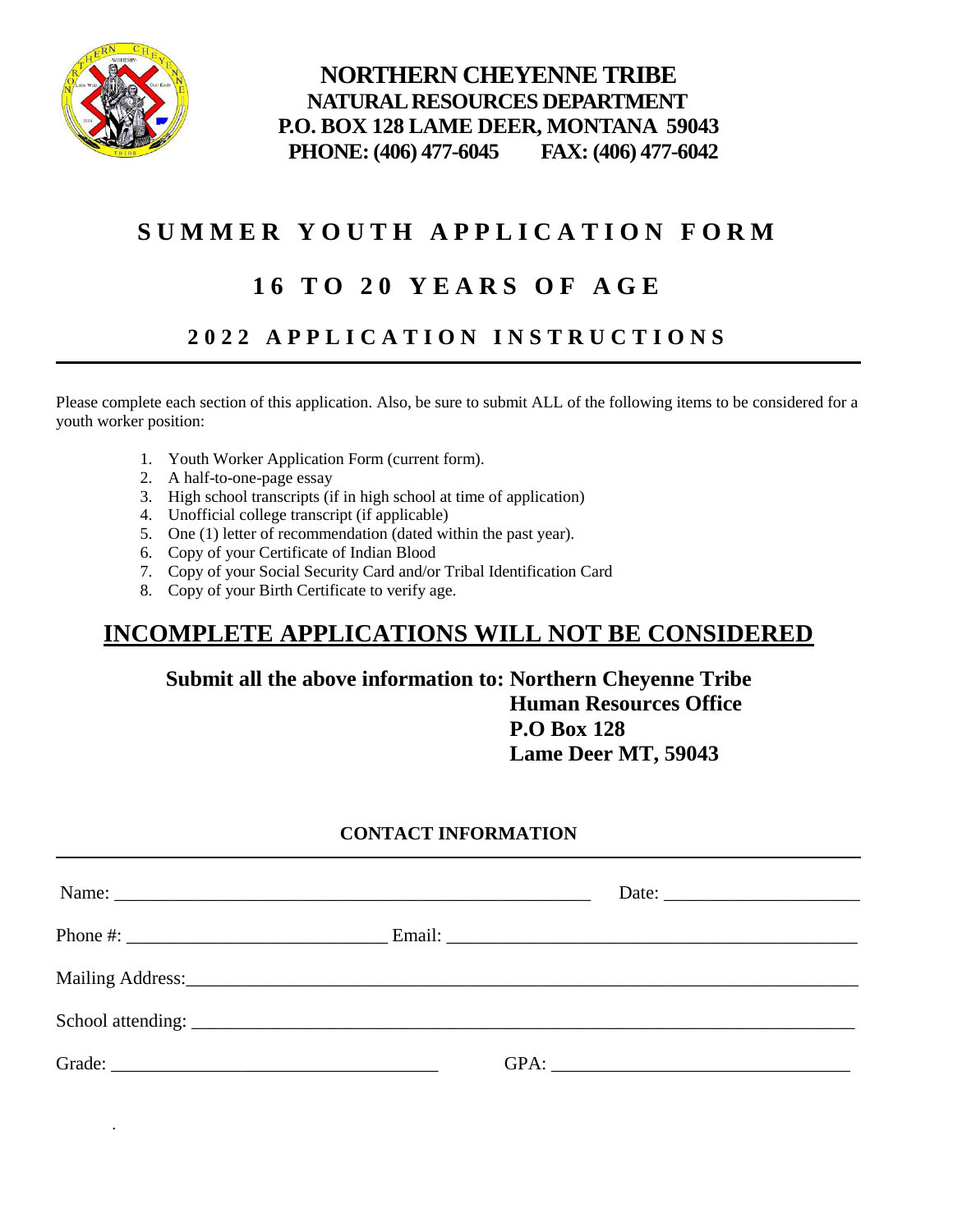#### **WORK/VOLUNTEER HISTORY**

| Date | Title, location and description of duties of position |
|------|-------------------------------------------------------|
|      |                                                       |
|      |                                                       |
|      |                                                       |
|      |                                                       |
|      |                                                       |

| Date | Title, location and description of duties of position |
|------|-------------------------------------------------------|
|      |                                                       |
|      |                                                       |
|      |                                                       |
|      |                                                       |
|      |                                                       |

### **LEADERSHIP AND EXTRACURRICULAR ACTIVITIES**

| Date | Title/position and description of activity and/or leadership position |
|------|-----------------------------------------------------------------------|
|      |                                                                       |
|      |                                                                       |
|      |                                                                       |
|      |                                                                       |
|      |                                                                       |

| Date | Title/position and description of activity and/or leadership position |
|------|-----------------------------------------------------------------------|
|      |                                                                       |
|      |                                                                       |
|      |                                                                       |
|      |                                                                       |
|      |                                                                       |
|      |                                                                       |

\*\*\*If additional space is needed to outline work/volunteer and/or leadership and extracurricular activities, please feel free to attach another sheet\*\*\*